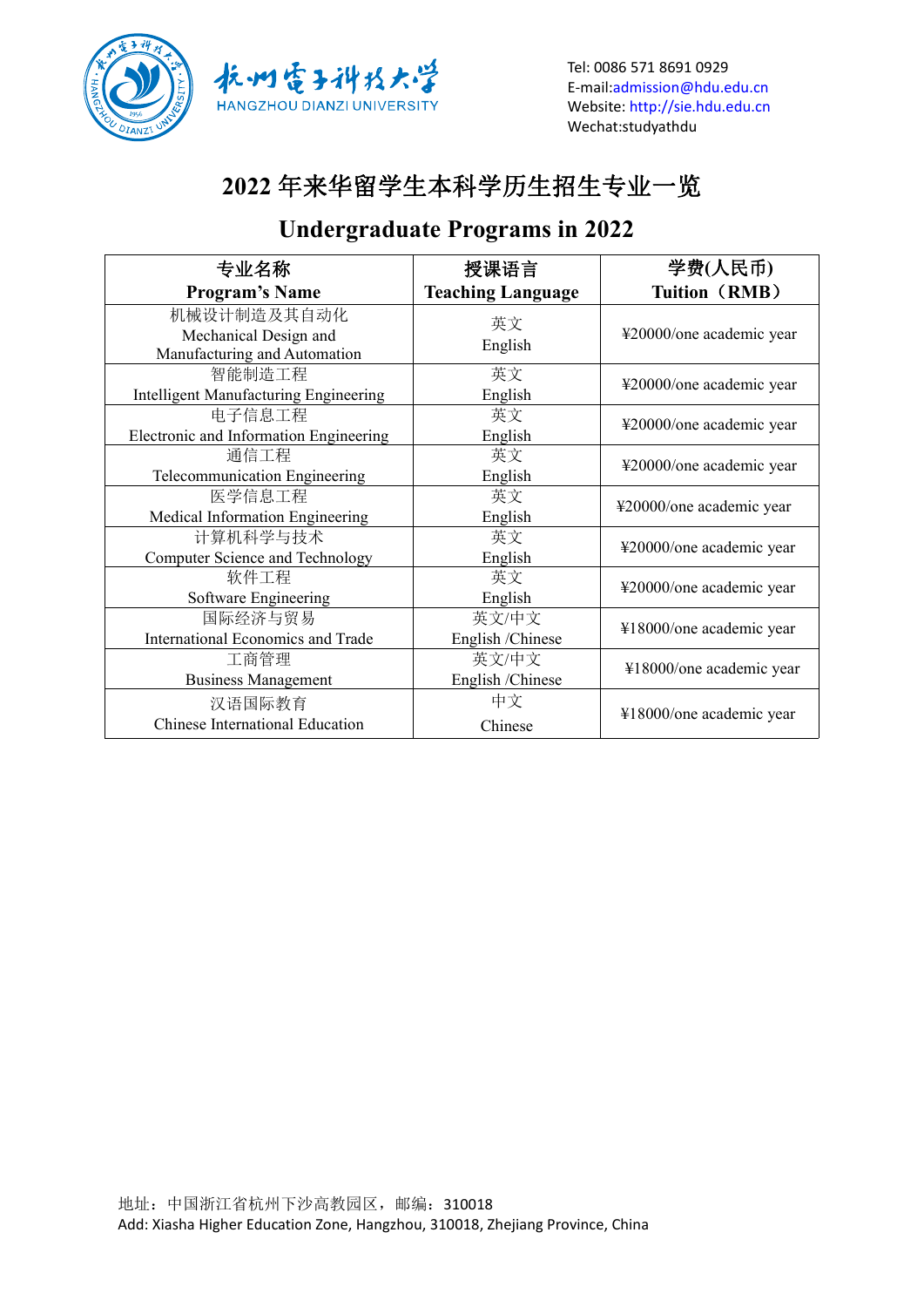



# **2022** 年来华留学生硕士研究生学历生招生专业一览

## **Graduate Programs in 2022**(**Master**)

| 专业名称                                                    | 授课语言                      | 学费(人民币)                  |  |
|---------------------------------------------------------|---------------------------|--------------------------|--|
| <b>Program's Name</b>                                   | <b>Teaching Language</b>  | Tuition (RMB)            |  |
| 机械工程                                                    | 英文/中文                     | ¥28000/one academic year |  |
| Mechanical Engineering                                  | English /Chinese          |                          |  |
| 电子科学与技术                                                 | 英文/中文                     | ¥28000/one academic year |  |
| Electronic Science and Technology                       | English / Chinese         |                          |  |
| 信息与通信工程<br>Information and Communication<br>Engineering | 英文/中文<br>English /Chinese | ¥28000/one academic year |  |
| 计算机科学与技术                                                | 英文/中文                     | ¥28000/one academic year |  |
| <b>Computer Science and Technology</b>                  | English /Chinese          |                          |  |
| 软件工程                                                    | 英文/中文                     | ¥28000/one academic year |  |
| Software Engineering                                    | English /Chinese          |                          |  |
| 应用经济学                                                   | 英文/中文                     | ¥25000/one academic year |  |
| <b>Applied Economics</b>                                | English /Chinese          |                          |  |
| 统计学                                                     | 英文/中文                     | ¥25000/one academic year |  |
| <b>Statistics</b>                                       | English / Chinese         |                          |  |
| 工商管理                                                    | 英文/中文                     | ¥25000/one academic year |  |
| <b>Business Management</b>                              | English /Chinese          |                          |  |
| 会计学                                                     | 英文/中文                     | ¥25000/one academic year |  |
| Accounting                                              | English /Chinese          |                          |  |
| 英语语言文学                                                  | 英文                        | ¥25000/one academic year |  |
| English Language and Literature                         | English                   |                          |  |
| 数字媒体技术                                                  | 英文/中文                     | ¥28000/one academic year |  |
| Digital Media Technology                                | English /Chinese          |                          |  |